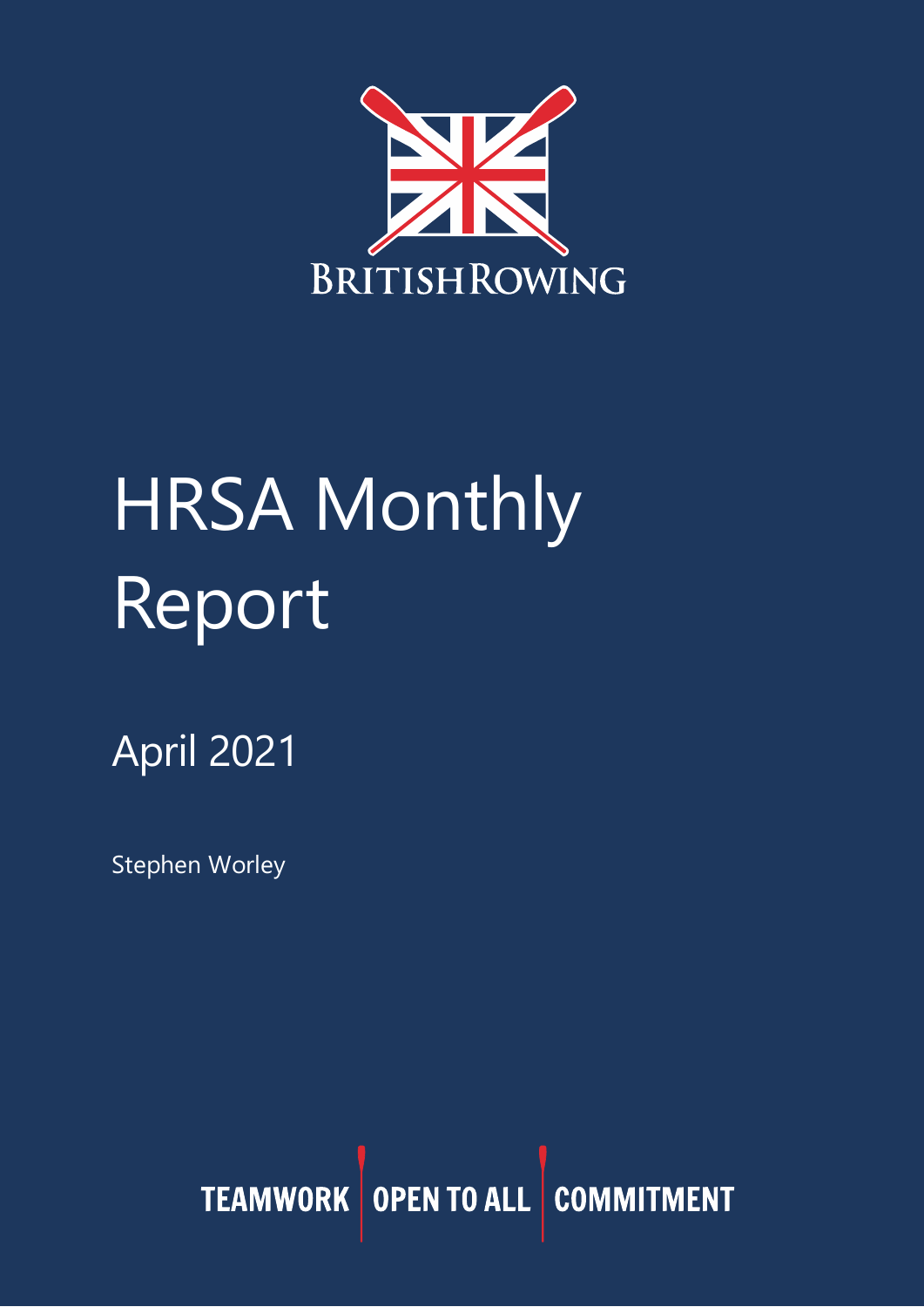#### Recovered Cardiac Arrest

In April there was another incident where a club member (a coach) collapsed outside the club and was treated using CPR by members of the club. This is remarkable as, according to the Resuscitation Council UK (RCUK) website, in the UK fewer than 10% of all the people in whom a resuscitation attempt is made outside hospital survive.

The coach was talking to a colleague when he collapsed, unconscious and apparently gasping for breath with a weak or non-existent pulse. After a few moments assessing him an ambulance was called and CPR was commenced. CPR was continued by several people in relay. The ambulance arrived soon after and the care was transferred to the paramedics.

The gasping for breath is called agonal breathing – it is classic in the very early stages of a cardiac arrest and is believed to result from a reaction in the brain to the low oxygen levels perfusing the brain. Agonal respiration is **not effective** and unfortunately it is often confused with normal respiration and this delays resuscitation.

The coach survived, he subsequently had two arterial stents inserted to treat blocked and partially blocked arteries. He is at home continuing to recover.

The people involved at the club were congratulated on the skilled and effective support that they provided. Our Honorary Medical Adviser commented that "*everyone performed* extremely well and that the patient can be grateful to his rowing club colleagues that he is doing so *well*". He also provided a copy of the latest (2021) European Guidelines on basic life support; this is included with this report. Information on basic life support in a simple format is available [here](https://cprguidelines.eu/) and there are posters providing a step-by-step guide to Basic Life Support here.

If you are interested in learning more about how to deliver CPR then, according to the RCUK website "*training in CPR is provided by many organisations, and some classes also include instruction in the use of an AED. Many different kinds of training are provided, ranging from 'handson' classes with training manikins to purely internet-based distance-learning instruction. It is recommended that training should include practice on a training manikin.*

*Many ambulance services also teach the general public: contact your local service for further details.*

*The voluntary first aid organisations (for example St John Ambulance, St. Andrew's Ambulance, The British Red Cross and the Royal Life Saving Society) provide instruction; contact the branch nearest to you for details. There are also many private first aid training companies that provide training, and an internet search will identify those in your area*. "

My favourite readily available resources are the Resuscitation Council UK Lifesaver Interactive films available [here.](https://life-saver.org.uk/)

#### CRSA Virtual Meetings

I was asked whether there were any Club Rowing Safety Adviser (CRSA) groups where people can discuss issues and how they are dealt with. My response was that some Regional Rowing Safety Advisers organise online meetings for the CRSAs in their region. Please discuss this with your RRSA, there is a list of RRSAs [here](https://www.britishrowing.org/knowledge/safety/rowing-safety-contacts/)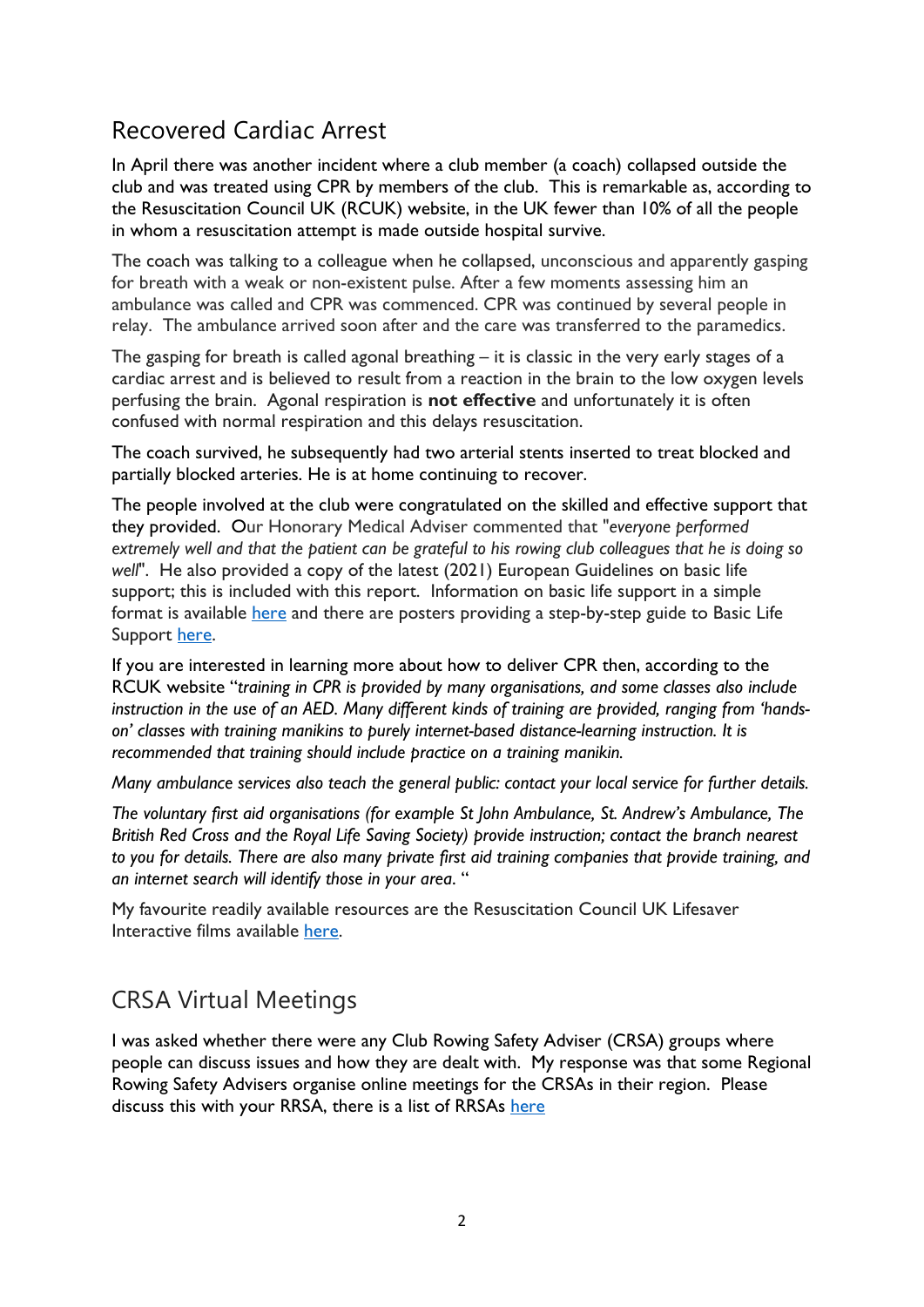## Incidents in April

#### **Eight hits bridge buttress, crew rescued, boat written off**

An 8 containing beginner seniors approached a bridge, midriver, with the stream, struck a buttress, became stuck against it and capsized. The rowers and cox were taken out of the water into coaching launches.

The RNLI, Fire Brigade and PLA attended. Three rowers were treated for hypothermia. The boat was severely damaged and will be written off.

Clubs are reminded to provide extra supervision for beginners. It also helps to have mixed crews of beginners and more experienced rowers.

#### **Avoid the centre**

If I had a magic wand then I would insert a permanent double white line down the centre of each waterway and have lane markings on the Tideway. There have been many head on collisions in April in the centre of the waterway or an area of the Tideway where people are uncertain of where they should be. Please do not assume that straight sections of the waterway are really straight; taking a straight line round slight bends can take you to the into the path of another boat, as can cutting corners at bends. Rowers should be advised to exercise more situational awareness, know where they are, keep a good lookout and stay where they should be.

#### **Debris in the water**

It was pointed out in a recent Incident Report that the tree surgeons operating by Barnes Bridge ahead of the construction of the new bridge were seen discarding of logs and branches directly into the water. Please take care to avoid floating objects.

#### **Lifejacket checks**

One club reported that it has completed its bi-annual lifejacket checks and found one that had been fired so that the  $CO<sub>2</sub>$  cannister had been pierced and was empty. It had been repacked and then reused. This clearly should not have happened. There was a communication to the entire club emphasising the need to take extra care with lifejackets. Clubs are advised to [check all their lifejackets.](https://www.britishrowing.org/wp-content/uploads/2015/09/Safety-Alert-check-your-lifejacket.pdf)

#### **Close encounters with motor boats**

There have also been many collisions with motor boats of all shapes and sizes, often because of the lack of skill or knowledge of the motor boat driver. Rowers should be advised to take extra care around motor boats and not to assume that the driver knows what he or she is doing.

The photo opposite shows the result of a collision with a narrow boat. The narrowboat was under the control of the owner's companion; this was the first time she had steered a narrowboat. She said that she had panicked and did not know which way to



turn. The narrow boat was on the wrong side of the river, it did not reduce speed.

#### **Take your medicines with you**

One rower, who is allergic to wasp stings, was stung by a wasp that was inside her rowing shoe. Unfortunately her antihistamine was locked in her mother's car. Please take anything you may need with you when you go afloat.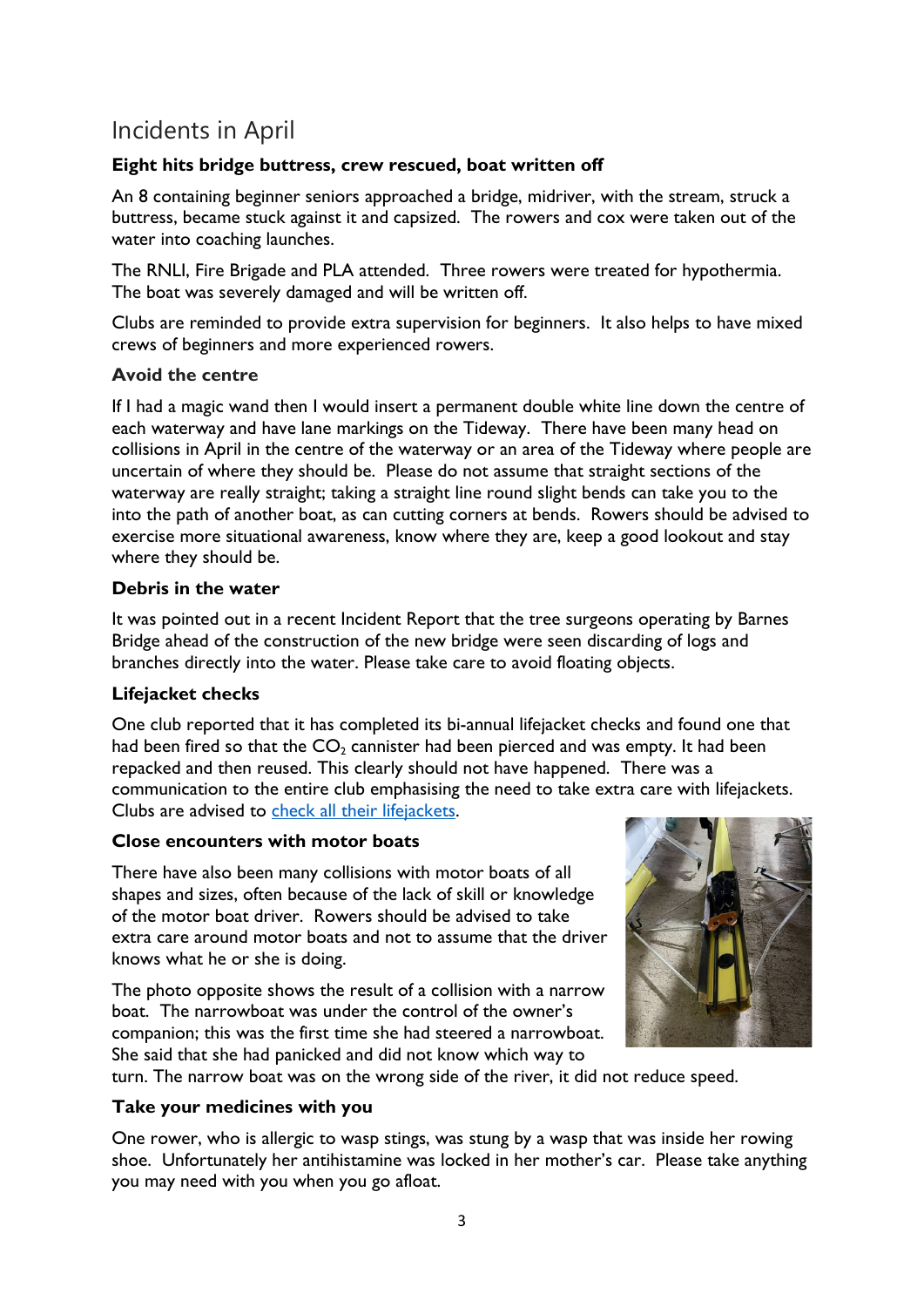## Iowa incident in March

The incident in March was reported in last month's report, it involved the deaths of two student rowers.

I have been in correspondence with a journalist in Ames, Iowa who explained that as part of their reporting, they were looking at safety in the sport. The United States Rowing Association may not collect or report safety data, but they noticed that British Rowing does. He asked for a summary of British Rowing safety data from 2020. They have seen the incident analysis from 2019. They were trying to get some sense of how many safety incidents may happen each year, and what it takes to record them.

He also asked about the collection of rowing safety data in Scotland, Wales and Northern Ireland. Lastly, he asked if I was aware of any other national rowing organizations that collect safety data as British Rowing does. From what he could find, Canada and Australia do not.

I replied to say that we were aware of the tragedy at Iowa State and that our CEO expressed the condolences of British Rowing to the CEO of US Rowing. I explained that the most recent version of the analysis of Incident Reports, could be found [here](https://www.britishrowing.org/wp-content/uploads/2021/01/2020-Incident-Analysis.pdf) and further explained that this is an analysis of **reported** incidents. The results of this analysis are in the public domain on our website. They are also shared with FISA and with friends and colleagues in other countries.

Incident Reporting is all about the willingness of rowers and their coaches to report incidents. A culture of openness and willingness to share has developed in British Rowing, this has taken some years. There is more on this in my January report [here.](https://www.britishrowing.org/wp-content/uploads/2021/02/HRSA-Monthly-Report-January-2021.pdf)

As far as I know, no other rowing NGB has a comparable system. I feel sure that they would like to have one and I have been discussing this with colleagues in Rowing Ireland. However it takes time to build the required culture to the level where people who report incidents trust the rest of the rowing community to treat the information that they provide with respect and discretion. We take great care to do this.

British Rowing supports rowing clubs in England and the British National Rowing Team. Rowing Ireland supports rowing in the island of Ireland. There are some rowing clubs in Scotland and Wales. Scottish Rowing has its own Incident Reporting system but, as far as I know, does not publish an analysis of incidents. Some Rowing Clubs in Wales use the British Rowing Incident Reporting system. Welsh Rowing supports rowing clubs in Wales but there is a great variety of styles of rowing in Wales.

Rowing is a safe sport but only because many people work hard to keep it safe. However, we all recognise that cold water kills. T[here](https://www.britishrowing.org/wp-content/uploads/2021/02/HRSA-Monthly-Report-January-2021.pdf) is a Safety Alert on this here and an archive of Safety Alerts [here.](https://www.britishrowing.org/knowledge/safety/safety-alert-archive/) We also publish comprehensive guidance and advice on Rowing Safety in [RowSafe.](https://www.britishrowing.org/about-us/policies-guidance/rowsafe/) These, too, are in the public domain and are used by other organisations.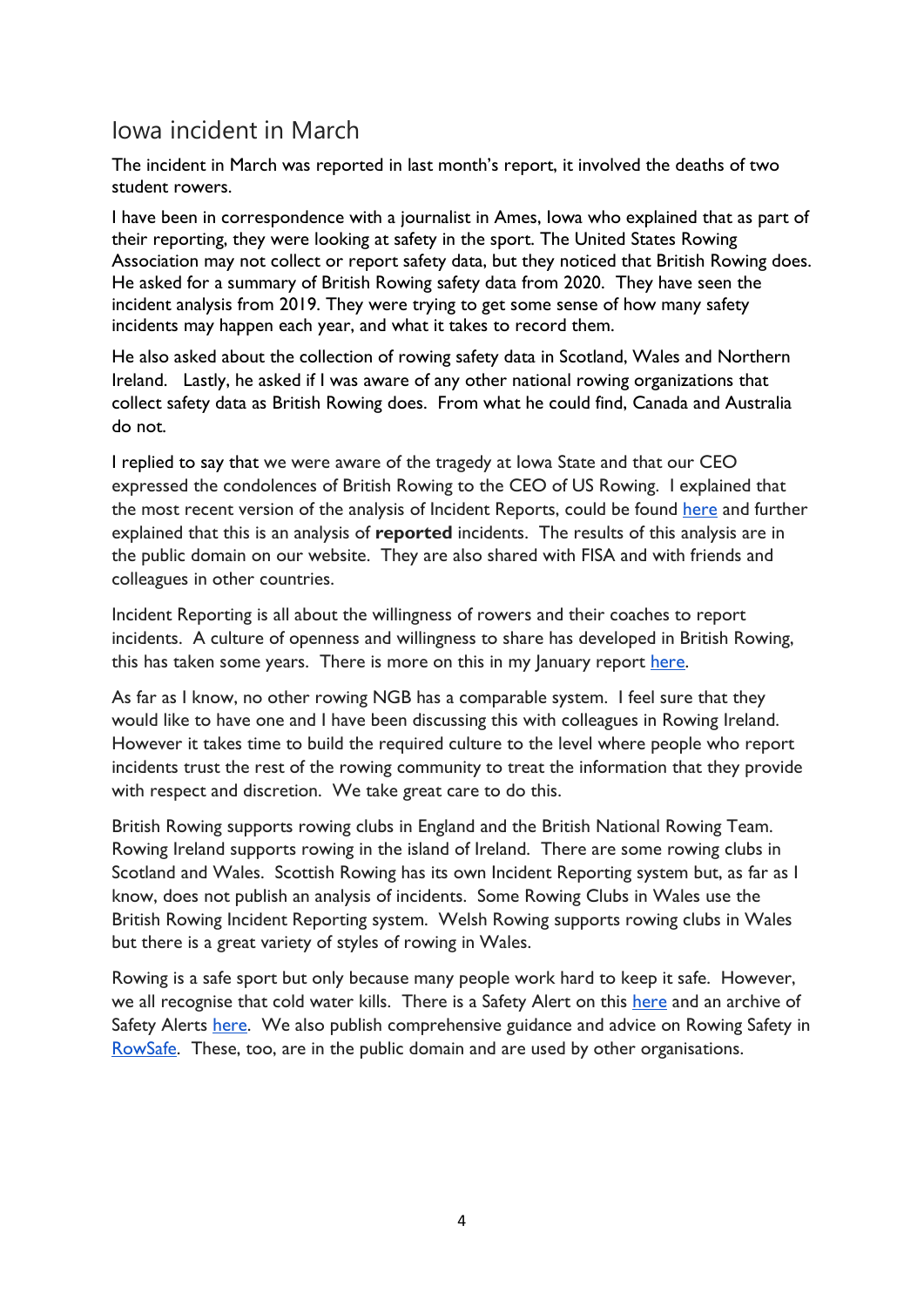## Return to Rowing following injury or illness

There was a detailed enquiry from a club as a result of a member wishing to return to rowing. This member had fractured their Clavicle (collar bone) two months previously; it has not healed and they are awaiting an operation.

My response was that I am not qualified to answer the medical questions but would advise that the rower does not row until you have clear answers to your questions. The person who knows best about your member's condition is likely to be their doctor or orthopaedic consultant. Rowing requires that upper body/shoulder bone and muscle configuration to be complete and undamaged. Someone from the club may need to explain the physical stresses involved in rowing and the doctor (or consultant) should then be able to advise on whether your rower should or should not row, at that time.

In the meantime I suggested that the club take the cautious approach and ask the rower to wait until their surgical treatment is complete and the surgeon has told them that they can resume rowing. It is always tempting for people to rush their recovery and attempt activities that they previously would have found normal. The brain is sometimes willing but the body may have other ideas.

In general, please remember that rowers who are injured, or have been ill, should give their body time to recover fully before they start to build up to strenuous exercise. If there is any doubt then seek medical advice and follow it.

#### RowSafe 2021

The updating of RowSafe to produce the 2021 version is complete and the new version is available on the [RowSafe](https://www.britishrowing.org/about-us/policies-guidance/rowsafe/) page of the website. All new text is highlighted so that it is easy to identify and a summary of changes will be available, also on the RowSafe page. The most significant changes are:-

- An explanation of the derivation of Safety Plans, Safety Rules and Emergency Plans
- The addition of a section containing safety advice for people new to rowing
- The Medical panel advice on what to do if someone collapses has been incorporated into the text
- Additional advice has been included on Lightning

A presentation has been prepared listing the 2021 updates. This will be posted on the [RowSafe](https://www.britishrowing.org/about-us/policies-guidance/rowsafe/) page of the website

#### Work with British Canoeing

There were several incidents involving interactions between rowers and canoeists. Information has been shared with my colleague at British Canoeing.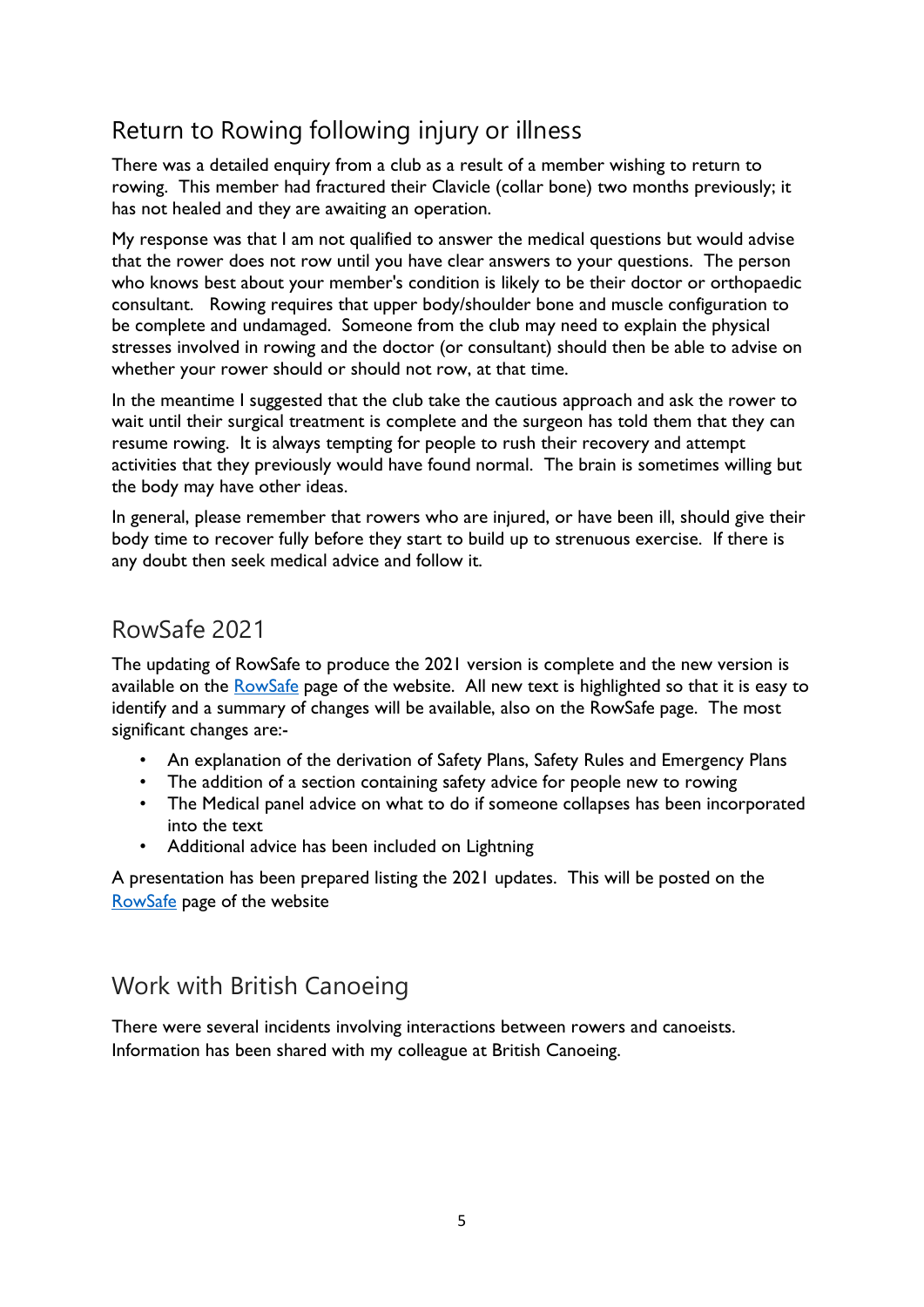#### How should coaches rescue rowers

There was a suggestion at a school rowing club that coaches should complete the Open Water Lifeguard qualification to prepare them to enter the water to rescue rowers. There is more information on this qualification [here.](https://www.rlss.org.uk/open-water-lifeguard-qualifications) My response was that this is neither appropriate nor safe, as explained below.

I think that it would help if we review some facts and let them guide the decisions.

- 1. Each year there are over 900 rowing capsizes reported to British Rowing, none have caused any significant harm. Simply put, capsizes are relatively common, they may cause rowers to become cold and wet but they all recover quickly. In theory capsizes could be harmful but in practice they are not.
- 2. The most recent accidental death of a rower on the water was that of Michael Hill in February 2016. Mr Hill was a coach on the Tideway. He fell from his launch into the river and subsequently drowned.

The suggestion that a coach should enter deep water, or wade far from the bank in fast flowing water, to attempt to rescue a rower should immediately be discounted. The first thing rescuers and first aiders are told is to ensure that they do not become casualties; if they do then they will not be able to help the person they are trying to rescue. The suggestion that a coach should enter deep water is simply wrong. Doing so would expose them to serious risk and be of no assistance to the casualty.

The Open Water Lifeguard qualification is relevant in the support of open water swimmers but is not relevant in support of rowers. Rowers are trained that if they capsize then they should use their boat as their liferaft. Swimmers do not have this option.

There are many positive actions that rowers, coaches and clubs can take to manage the risk of capsize, as follows:-

- 1. teach rowers good technique so that they do not capsize
- 2. teach rowers to keep a good lookout, to steer their boat and to do an emergency stop so that they can avoid a collision that could cause a capsize
- 3. teach rowers what to do if they do capsize
- 4. on the Tideway, ensure that rowers understand, and comply with, the Tideway Navigation Code.
- 5. ensure that coaches are competent to manoeuvre their launches so that they can rescue or support anyone who capsizes
- 6. ensure that coaches are equipped and competent to call for help (e.g. from the RNLI or from another coach on the water)
- 7. ensure that coaches are competent and equipped to deliver the first aid support likely to be needed.

We should be careful not to confuse qualification with competence. The Health and Safety Executive's explanation of competence is:-

*"Competence can be described as the combination of training, skills, experience and knowledge that a person has and their ability to apply them to perform a task safely. Other factors, such as attitude and physical ability, can also affect someone's competence. "*

We should also be careful not to put too much emphasis on qualifications alone.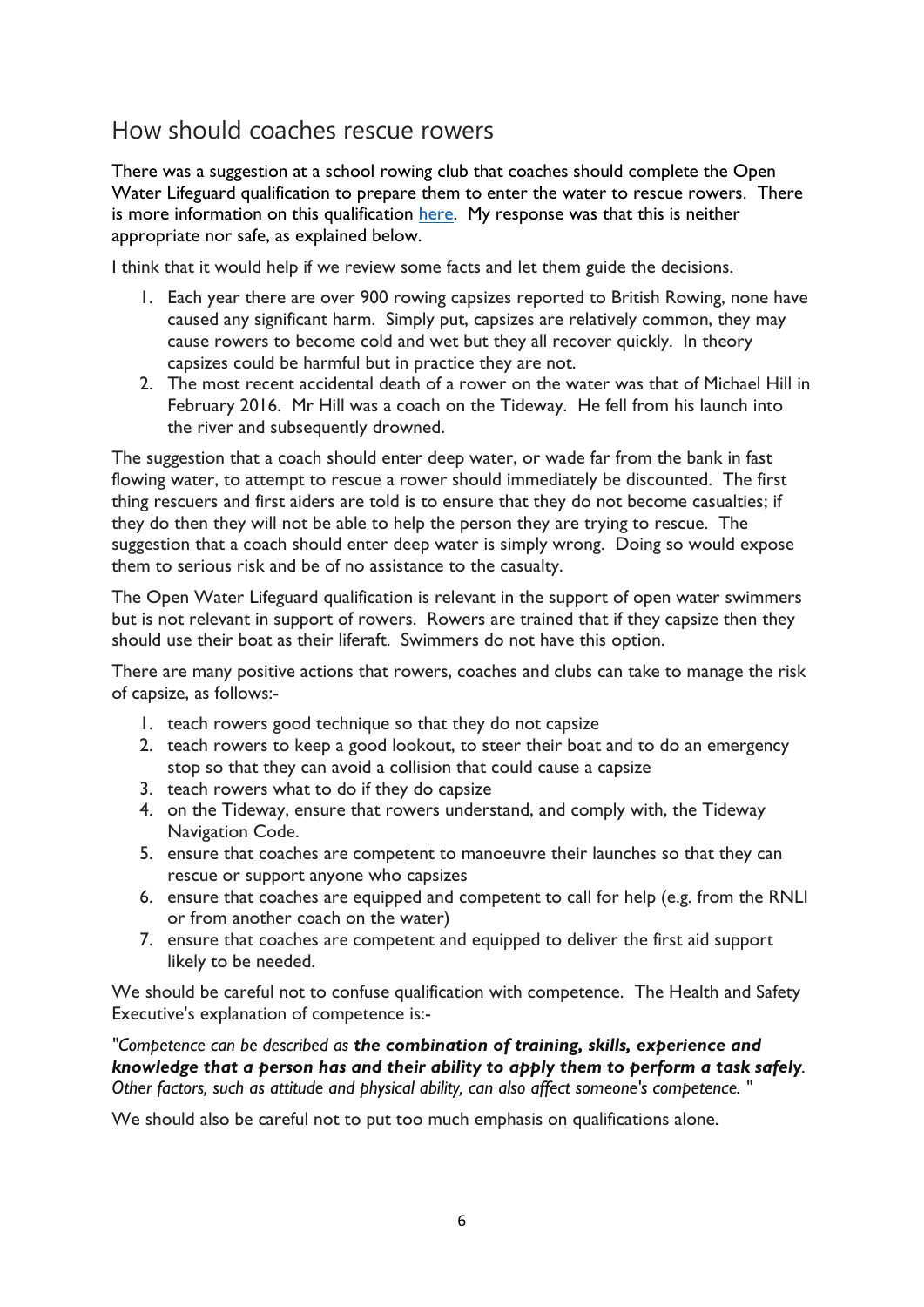Items 1 and item 2 (capsize prevention) are incorporated into the British Rowing Coach Education courses. I would expect all qualified or experienced coaches to be competent to do this. T[here](https://www.britishrowing.org/knowledge/safety/) is supporting information on collision avoidance here and in the Safety Alert [here,](https://www.britishrowing.org/wp-content/uploads/2017/09/Safety-Alert-collision-avoidance.pdf) and on the emergency stop [here.](https://www.youtube.com/watch?v=3RBfI-O_AUo)

Item number 3 (teach rowers what to do if they do capsize) is covered in the training material on the British Rowing website. There is training for rowers and extended training for coaches and club officials [here.](https://www.rowhow.org/course/view.php?id=195) People completing either of the courses, and answering the questions correctly, are able to download a certificate.

Item number 4 (ensure that rowers understand, and comply with, the Tideway Navigation Code) can be achieved using the information on the Thames Regional Rowing Council website [here.](https://www.thames-rrc.co.uk/navigation)

Item number 5 (coaches are competent to manoeuvre their launches so that they can rescue or support anyone who capsizes) is included in the syllabus of the RYA Level 2 Powerboat qualification. There is more information [here.](https://www.rya.org.uk/courses-training/courses/powerboat/Pages/level-2.aspx) This is highly relevant for inexperienced coaches driving launches, but less relevant for experienced coaches who are already competent.

Item number 6 (coaches are equipped and competent to call for help (e.g. from the RNLI or from another coach on the water)). Requires coaches to be equipped with a mobile phone or a radio (preferably a Marine Mobile Band (MMB) VHF radio so that they can call for help. (MMB channel 16, or 999 or 112 and ask for "Coastguard"). There is guidance on radio procedure in section 2.3 of [RowSafe.](https://www.britishrowing.org/about-us/policies-guidance/rowsafe/)

Item number 7 (coaches are competent and equipped to deliver the first aid support likely to be needed) is a requirement of the British Rowing Club Coach Qualification. If a rower needs CPR when afloat then this can only be delivered effectively once they have been taken ashore. It is not possible to deliver effective CPR in a rowing boat. There is more information on this in the Safety Alert [here.](https://www.britishrowing.org/wp-content/uploads/2019/02/Safety-Alert-What-to-do-if-a-rower-collapses-in-a-boat.pdf) The skills needed to manoeuvre a launch again become relevant.

There is a natural tendency for concerned people to put themselves at considerable risk to rescue someone. However, we should adopt an intelligent approach to rescue and do it in a way that is likely to be successful and involve the least risk to everyone.

#### Wear the right kit

A coach wrote to explain that his club will not allow rowers to go afloat in bulky clothing, or clothing made of materials likely to hold a lot of water such as heavy cotton / woollen tops and trousers, or loose fitting clothing, or woollen gloves.

Please ensure that rowers, particularly people new to rowing, at your club dress appropriately. If it is cold then layers are good but please ask them to avoid material that can absorb water and become heavy when wet."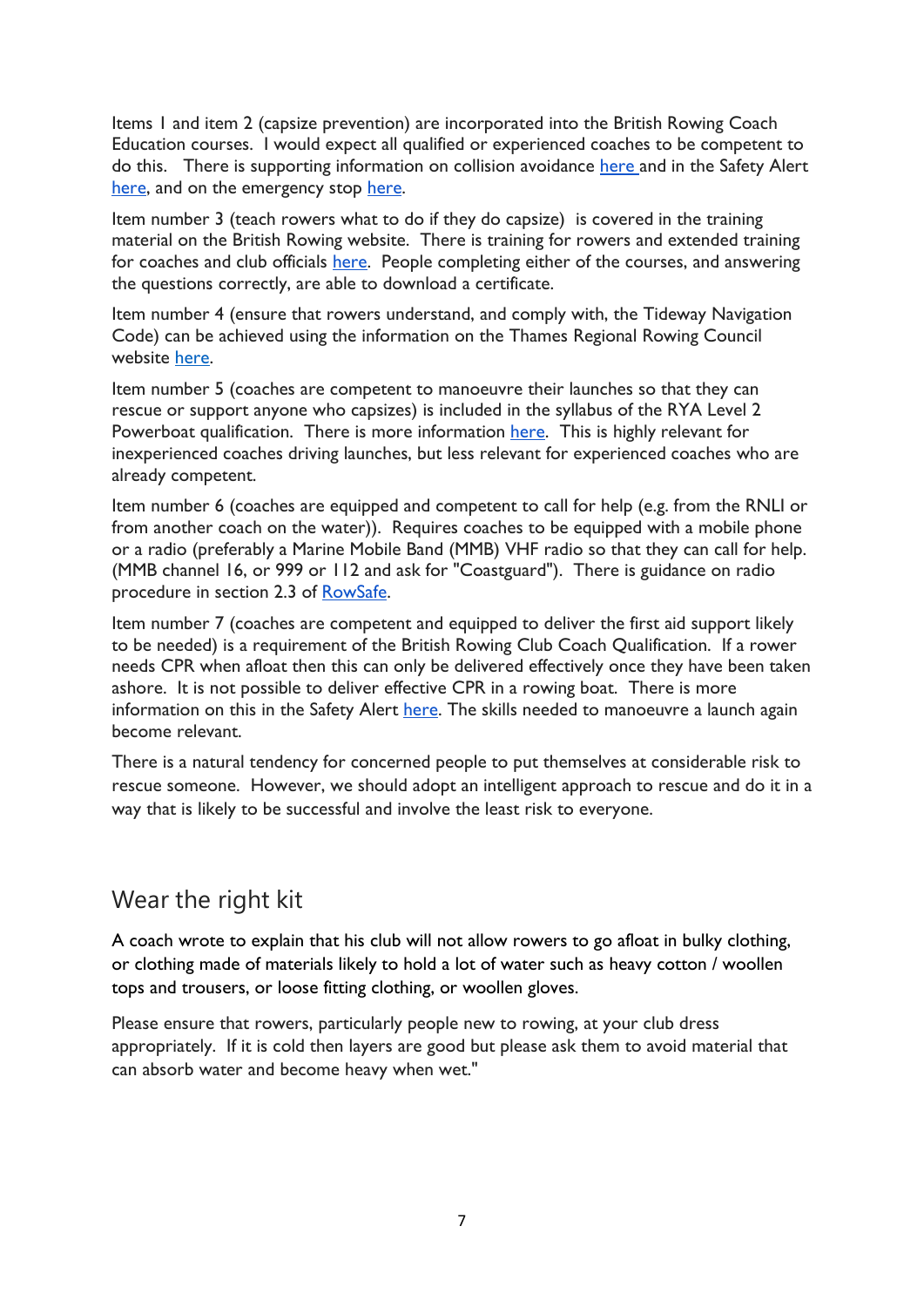## Coach invited Juniors to enter the river

The mother of a junior rower wrote to ask whether asking juniors to jump in the river to get an idea of how cold the water is constitutes expected or normal practice. She was very cross that her daughter was asked to do this when the air temp was about 5º C.

At the end of an outing the coach invited all of the juniors to start getting used to the cold water by entering into the river at the end of every session. In the coaches absence, one junior did jump into the river. That night she felt quite unwell and developed a temperature. The junior is now reported to be "exploring what is available at a different club".

My reply was that jumping into the water is absolutely not recommended and is not normal practice. I also explained that my latest Monthly Report (this was attached and is available [here\)](https://emea01.safelinks.protection.outlook.com/?url=https%3A%2F%2Fwww.britishrowing.org%2Fknowledge%2Fsafety%2Fhrsa-monthly-report-archive%2F&data=04%7C01%7C%7C14ac275f442a45f0b4b908d90594673e%7C84df9e7fe9f640afb435aaaaaaaaaaaa%7C1%7C0%7C637546957208197530%7CUnknown%7CTWFpbGZsb3d8eyJWIjoiMC4wLjAwMDAiLCJQIjoiV2luMzIiLCJBTiI6Ik1haWwiLCJXVCI6Mn0%3D%7C1000&sdata=v3DPNux39zGO1Iw1FRrQKPk1EjDsa2RQxYqdnx57Wnw%3D&reserved=0) described a double fatality in lowa where rowers entered the water. I invited the mother to speak to the Club Rowing Safety Adviser as well as the coach. She was provided with several documents including the Cold Water Kills Safety Alert available [here.](https://www.britishrowing.org/wp-content/uploads/2015/09/Safety-Alert-Cold-Water-Kills-1.pdf)

In further discussions it became apparent that the coach was intending to acclimatise rowers to the cold water. Unfortunately the coach's method is both ineffective and dangerous. The coach appears to have taken guidance given to open water swimmers and mis-applied it to the extent that it became distorted.

Open water swimmers swim in cold water (in this country at least) and most wear wetsuits. The guidance on cold water acclimatisation for open water swimmers is to do so in a gradual and progressive manner, not just to jump in. For example, [here](https://www.active.com/triathlon/articles/how-to-acclimate-to-cold-water-swims) it says:-

*Start by filling the tub with cold water and inch your way into the tub while practicing your breathing exercise and visualization. Once this is comfortable for you, gradually add ice to lower the temperature. Keep a thermometer handy to make sure the water stays above 60 degrees.* This is American so the temperature is in Fahrenheit; 60 F = 15.5 C.

The RNLI has advice for cold water swimmers, [here:](https://outdoorswimmer.com/blogs/open-water-safety-tips-from-the-rnli)-

*3. Acclimatise slowly to avoid cold water shock*

It is important to enter the water slowly and allow time for your body to get used to the cold. Don't jump or dive straight in, as this could cause cold water shock. Ways to do this are to splash your *face, back of your neck and try not to hold your breath.*

The gasp reflex is the real danger. This involves a large and unrecoverable intake of breath as the skin cools rapidly. This alone can kill. The extent of the gasp depends on how rapidly the skin cools; the faster it cools, the bigger the gasp. The level of danger depends on whether the face is underwater when the gasp occurs.

The rate of skin cooling, and therefore the gasp reflex, is less of a problem to open water swimmers who are wearing wet suits. It is a huge problem for rowers whose bodies are warm after exercising and much of whose skin is not covered by an effective insulating layer.

The more positive approach is to do what Coach Educators teach Coaches to do and that is to explain the sequence of events that follows a capsize and how to survive and recover from one. This is covered in the [Cold Water & Hypothermia](https://www.rowhow.org/course/view.php?id=165) online training in Row How.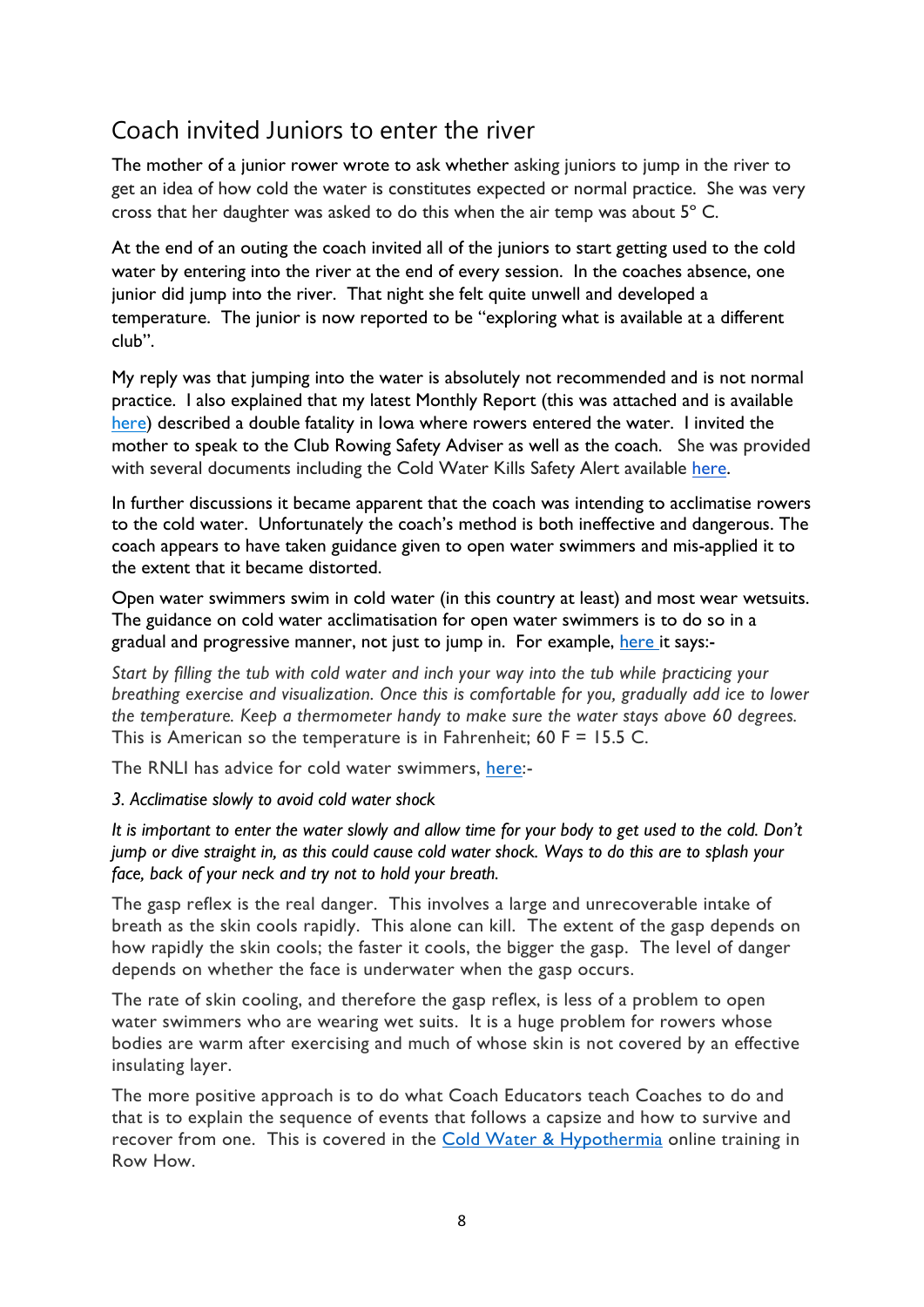They should simply be told that if they are going to capsize and fall into fall cold water then they should:-

- try to do so as slowly as possible and try to keep their face above water
- breathe in before their head goes under water.
- get clear of the boat and grab the boat or the rigger and keep hold of it
- they will feel terrible for the first minute or so but this will pass, a positive mental attitude helps, that is why it is important that they know that this will pass
- they then have 10 minutes or so to sort themselves out and, for example get on top of their boat
- they should then get off the water and to a place of safety

Providing they understand the steps outlined above, rowers who capsize will be safe.

Simply put, cold water acclimatisation does not help rowers and the method this coach used is dangerous.

#### Backstays in the Rules of Racing

The advice that "*The forward port and starboard rigger on all boats, other than single sculls, should be protected by a backstay*." was issued by British Rowing in June 2013; it is still available [here.](https://www.britishrowing.org/2013/06/a-safety-update-for-rowers-and-coaches/)

This advice was provided in order to reduce the severity of injuries suffered during head-on collisions. It is explained in a Safety Alert [here,](https://www.britishrowing.org/wp-content/uploads/2019/04/Safety-Alert-Backstays-.pdf) and specified in section 7.1 of [RowSafe.](https://www.britishrowing.org/about-us/policies-guidance/rowsafe/) This advice was incorporated into the Rules of Racing in 2020 in *italics* so that it was guidance and not a rule.

In 2021 a new section, "7-2-9 Boat Design", was introduced into the Rules of [Racing;](https://www.britishrowing.org/wp-content/uploads/2021/03/2021-RoR-210310.pdf) this contains the following:-

#### **c. The forward port and starboard rigger on all boats, other than single sculls, should be protected by a backstay**

The word "should" rather than "shall" was used to provide the flexibility needed for boats which cannot have backstays fitted, perhaps because there is no method of mounting them on the saxboards. However, backstays should not be regarded as optional on boats where they can safely be mounted.

There was also a question about whether reverse wing riggers (those positioned behind the rower, between the rower and the bow) perform the same function as backstays. My response was that, as far as safety is concerned, they almost do. In the event of a head-on collision they would tend to push the other rower away. They would probably not deflect and absorb energy but they may fracture.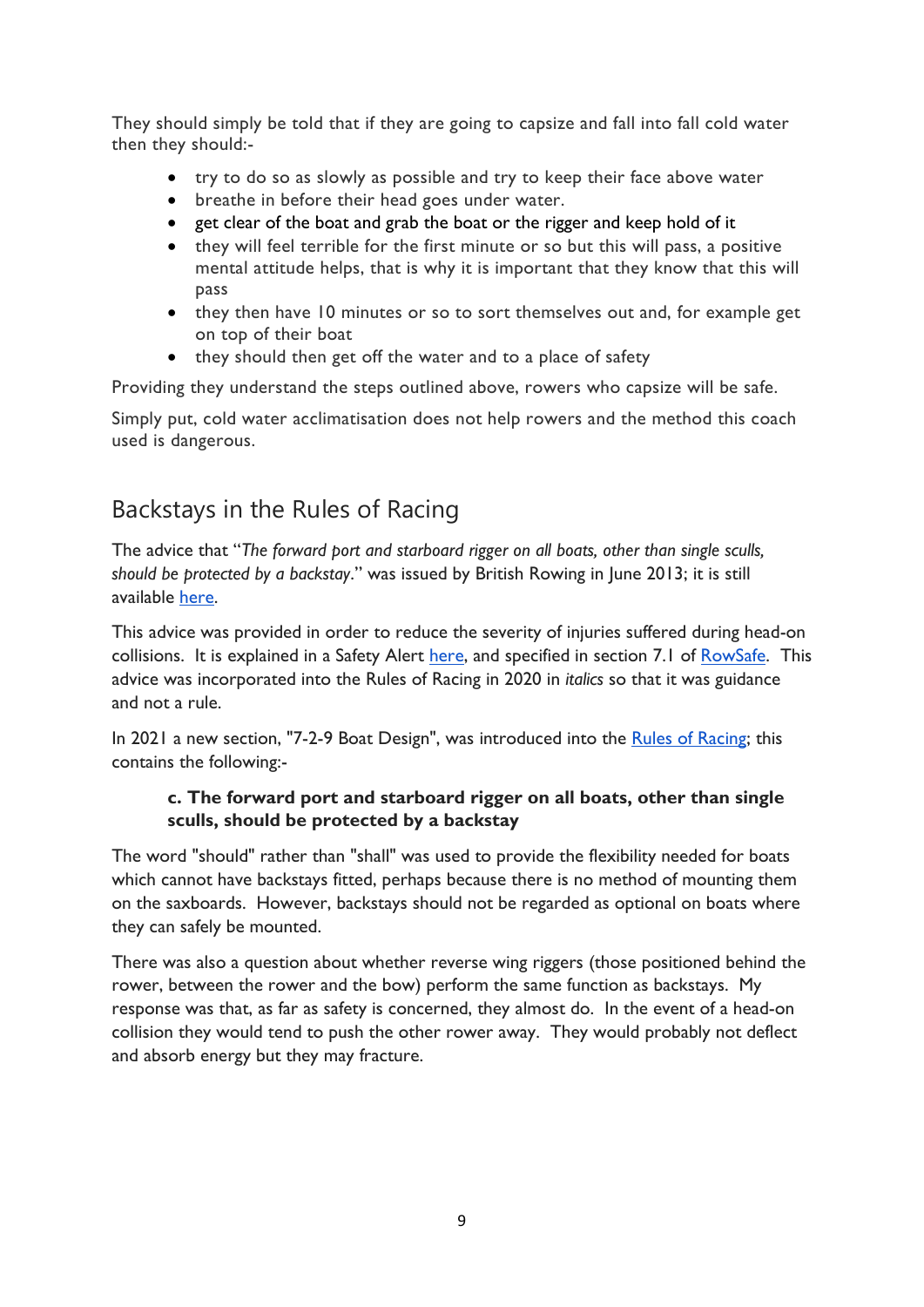## Free access to online safety training.

Online training is available to British Rowing members on Row How but there are people, who are not yet members, who need access to this material. This includes volunteers who are motivated to support clubs and, for example, to help others to go afloat.

We do not want to tell people that they have to pay some money in order to volunteer. We want to be able to show them that British Rowing can help them to have a more productive and enjoyable volunteer experience.



This becomes more relevant as people

return to rowing. Some regions are delivering, or planning to deliver, "Helpers Training". Please write to  $\frac{\text{safety}}{Q}$ britishrowing.org if you would like more information on "Helpers" Training"

Free access was available to the online safety training material prior to 2020. This disappeared when Flash Player was no longer used.

There are two ways that potential members can gain free access to this material. The first simply requires people to register and provide an email address and the second is to "borrow" the login of an existing member. The first method is summarised in Appendix 1 and ensures that we have their names and contact details, etc. The second method gives us no information.

If we have the contact details of interested volunteers then we have an opportunity to explain the benefits of membership to them.

By registering, using the method described, they will only have access to the online learning, the Rower Development Guide and the Umpire Training. They will not have access to any of the other Coach Education material or to British Rowing Plus.

I feel that the more people who access the safety training then the safer rowing will be.

#### Towing a trailer in the European Union

There was a request for information on trailer towing abroad. There is some information on this on the British Rowing website in section 4.7 of the [Club Management Guide.](https://www.britishrowing.org/wp-content/uploads/2021/03/British_Rowing_Club_Management_Guide_115pp_v5WEB_72ppi.pdf) There is further information in various websites. These are listed in Appendix 2.

A colleague has provided a presentation on towing a trailer. This is included with this report.

Now would be a good time to [check your trailer.](https://www.britishrowing.org/wp-content/uploads/2019/04/Safety-Alert-check-your-trailer.pdf)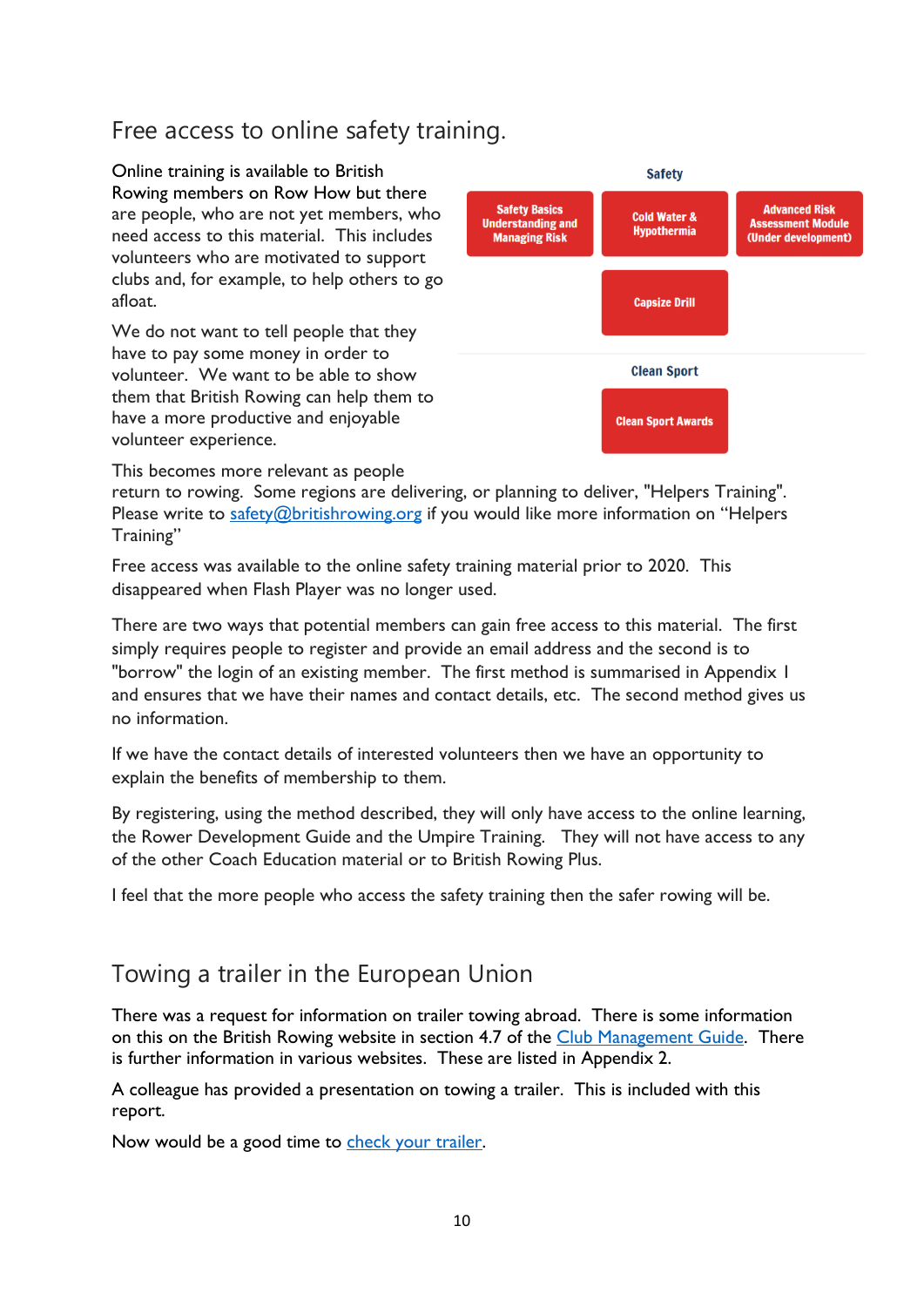## Safeguarding Risk Assessment

I was asked for my thoughts on using a risk assessment approach for safeguarding. My response was that the risk assessment model we use for rowing safety works well for all safety applications but may not work so well for Safeguarding. Our model for safety risk assessment looks for:-

- Hazards.  $=$  anything that can cause harm
- $\bullet$  Hazardous Events = the events in which harm is caused
- Barriers = anything that reduces the probability of a hazard causing a hazardous event and
- Controls = anything that reduces the severity of harm once the hazardous event has occurred

There is a certain continuity in this approach in that any harm caused would occur at the rowing club as a result of a hazardous event.

My understanding of Safeguarding and Protecting is that "Safeguarding" is what we do to prevent harm, while "Protection" is the way in which we respond to harm. In rowing club terms safeguarding is all about ensuring that we do no harm and protection involves identifying harm that has been caused, usually not at the rowing club, and acting accordingly.

The continuity that exists in safety risk assessments is not present to the same extent with safeguarding as the incidents that result in harm often do not occur at the rowing club. I feel that the risk assessment approach to safeguarding may not be helpful.

In the first instance I feel that the preferred approach for a club would be to:-

- read and understand the British Rowing guidance (available [here\)](https://www.britishrowing.org/knowledge/safeguarding/) and
- $\bullet$  discuss any concerns with the Lead Safeguarding Officer at  $\text{Iso}(\mathcal{Q})$  britishrowing.org.

## Do Clubs require British Rowing Membership

I was asked about whether it is normal for clubs to require their members to become British Rowing members in view of the insurance cover that this provides. My response was that I would like to think that anyone, in this country, serious about rowing would want to be a member of British Rowing, if only to be a member of the "club" and support the sport. I know people in other countries that are members of British Rowing because they recognise the benefits and depend on the support that we provide.

My club also consists mostly of Masters and we do not insist that our members hold membership of British Rowing. However, most of our members have chosen to join. Many clubs do require their members to become members of British Rowing. Some integrate this as a requirement before people attend their Learn to Row sessions.

There is more information on how and why to join BR [here.](https://www.britishrowing.org/join/)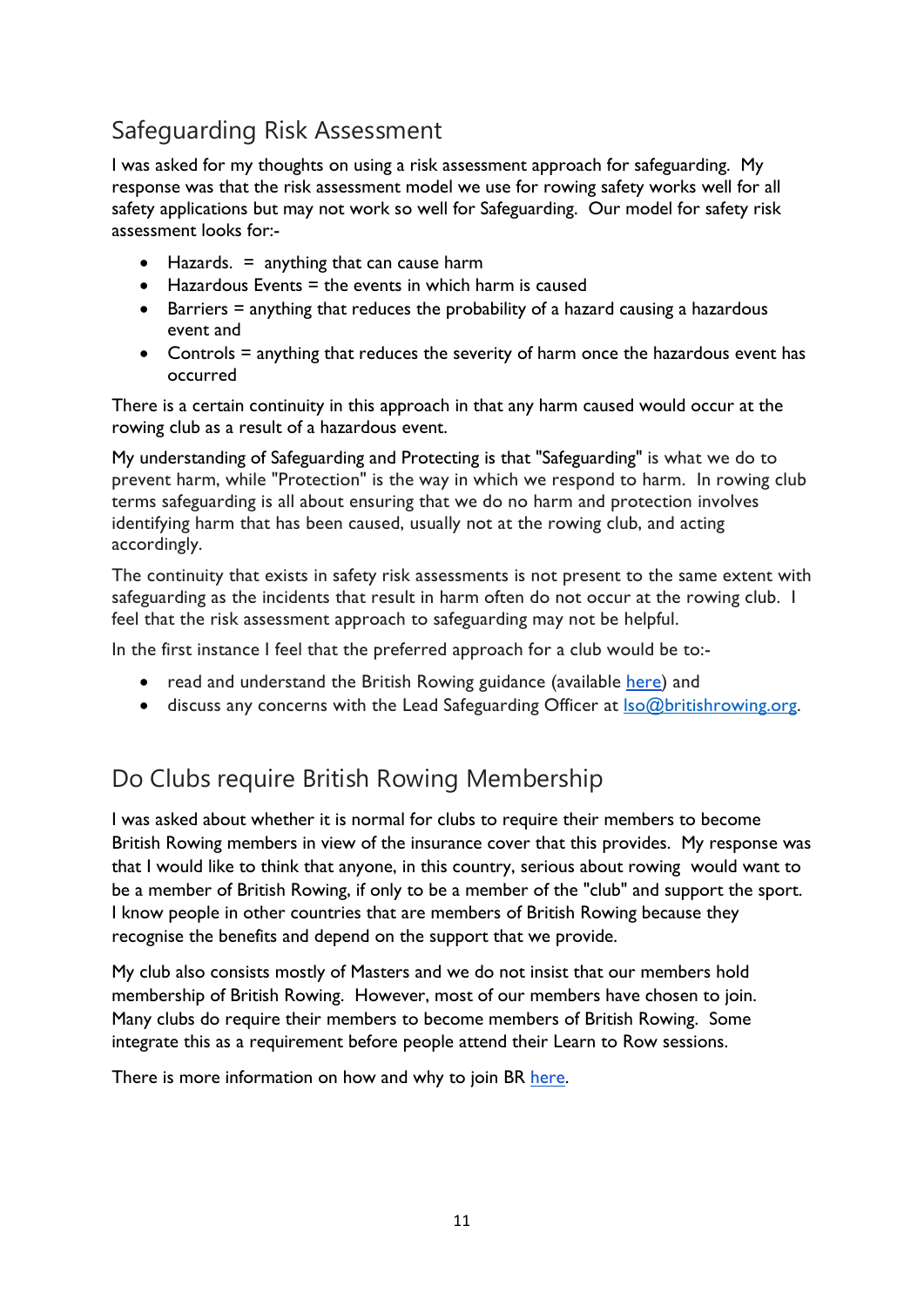## When to wear Lifejackets

I was asked when club members should wear lifejackets. My response was that coxes and anyone afloat in a launch should wear a lifejacket. Other than that the situation is not so simple.

If someone cannot swim then they should wear a lifejacket when afloat. If they say that they can swim then you can choose to take their word for it; you do not have to ask them to prove that they can swim. However, you could insist that they pass your swim test.

Please remember that the ability to swim in a nice warm pool is not proof that they will be able to swim in a cold river. We want people to be able to swim but we do not want them to have to swim. We also want people to be confident on the water, if they want to wear a lifejacket because they are not happy to be some distance from the land without one then provide them with one.

We tell people that if they capsize then they should get free of the boat, get out of the water and get off the water as quickly as they can. This often involves climbing on top of their inverted boat. This is very difficult when wearing an inflated lifejacket.

It is currently very difficult to run the capsize drill in indoor swimming pools. There are two online learning modules on the capsize drill (one for rowers and one for coaches and club officials) [here.](https://www.rowhow.org/mod/page/view.php?id=6650)

How you handle this depends on your risk assessment. It depends very much on the place where you row and the individuals involved. It is difficult to provide generic advice.

#### Article for the Membership Newsletter

An article has been provided for the next Membership Newsletter, it is entitled Back to Basics. Please look out for it when the newsletter is published.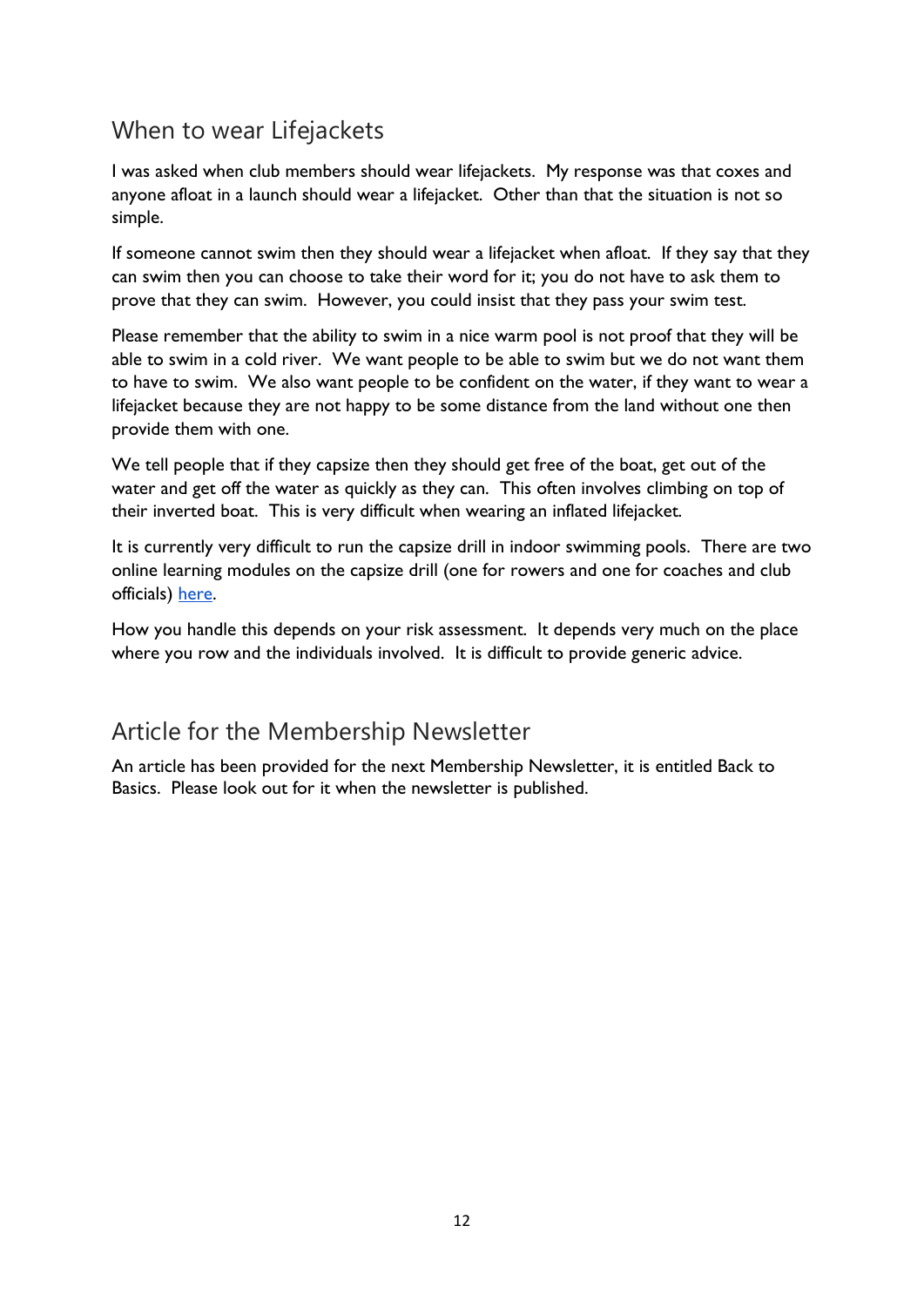## "Received" but never "Roger"

There has been an extensive, but very amicable, discussion on the mis-use of the word "Roger" in radio transmissions.

The Radio procedure guidance in Row Safe is based on the competence needed in order to qualify for a Marine Radio Short Range Certificate. This the minimum requirement for the operation of marine VHF Radio equipment on a UK flagged vessel. This qualifies people to transmit on marine VHF radios. I think that this is the most appropriate guidance for people involved in rowing.

The test is administered by the RYA. I checked on the RYA and Ofcom websites (Ofcom is the UK licensing authority for radio transmission), and, in both cases, the pro-word "Received" is used and "Roger" is not. We also found the pre-course handout for a course on the RYA VHF Marine Radio Short Range Certificate. It says "*Received - Your message has been received and understood. In case of language difficulties the word Romeo may be used (not Roger)*". There is a similar statement in RowSafe.

The problem with the word "Roger" is that it has no intrinsic meaning; it is simply code for something else. The earlier code for "Received" in Morse was "R". The voice proword for "R" now is "Romeo"; "Romeo" does not have any intrinsic meaning either but at least it is the recognised phonetic for "R".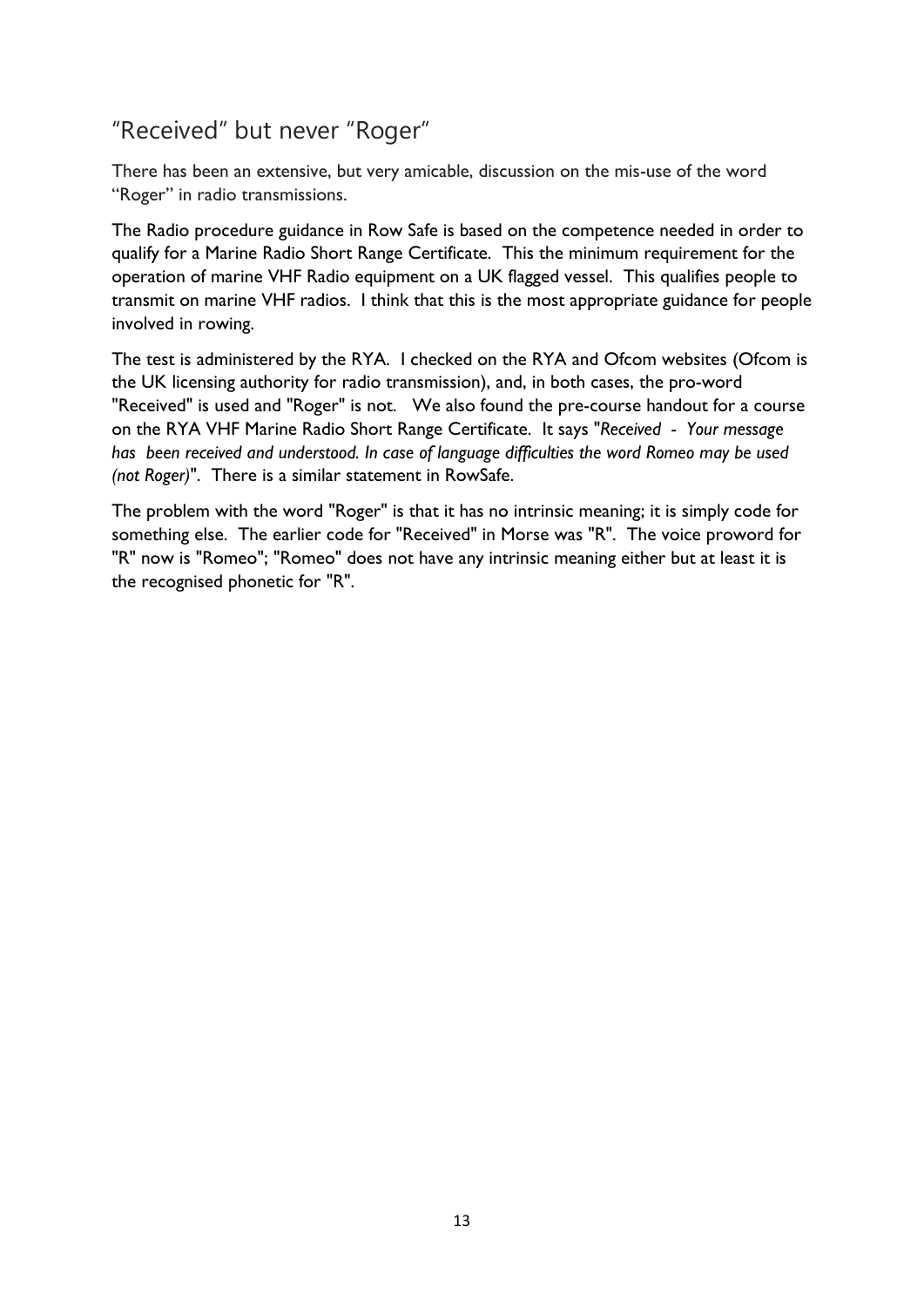#### Appendix 1 - Setting up a free profile and accessing RowHow

#### **To set up a profile**

From the British Rowing home page, in the top banner, Hover on *Sign In* and click *Manage my account*

Click *Sign up*

The Sign Up screen will appear,

complete your details and click *Sign up*

Select the relevant contact boxes and click *Accept and Continue*

Your membership profile appears and you can complete and edit it

You will receive an email asking you to verify your account

#### **To access RowHow**

Log out of the membership system

From the British Rowing home page, in the top banner,

Hover on *Sign In* and click *RowHow*

Enter your username and password, and click *Log in*

The RowHow Dashboard will appear. You can access Online learning modules by clicking *Online Learning.*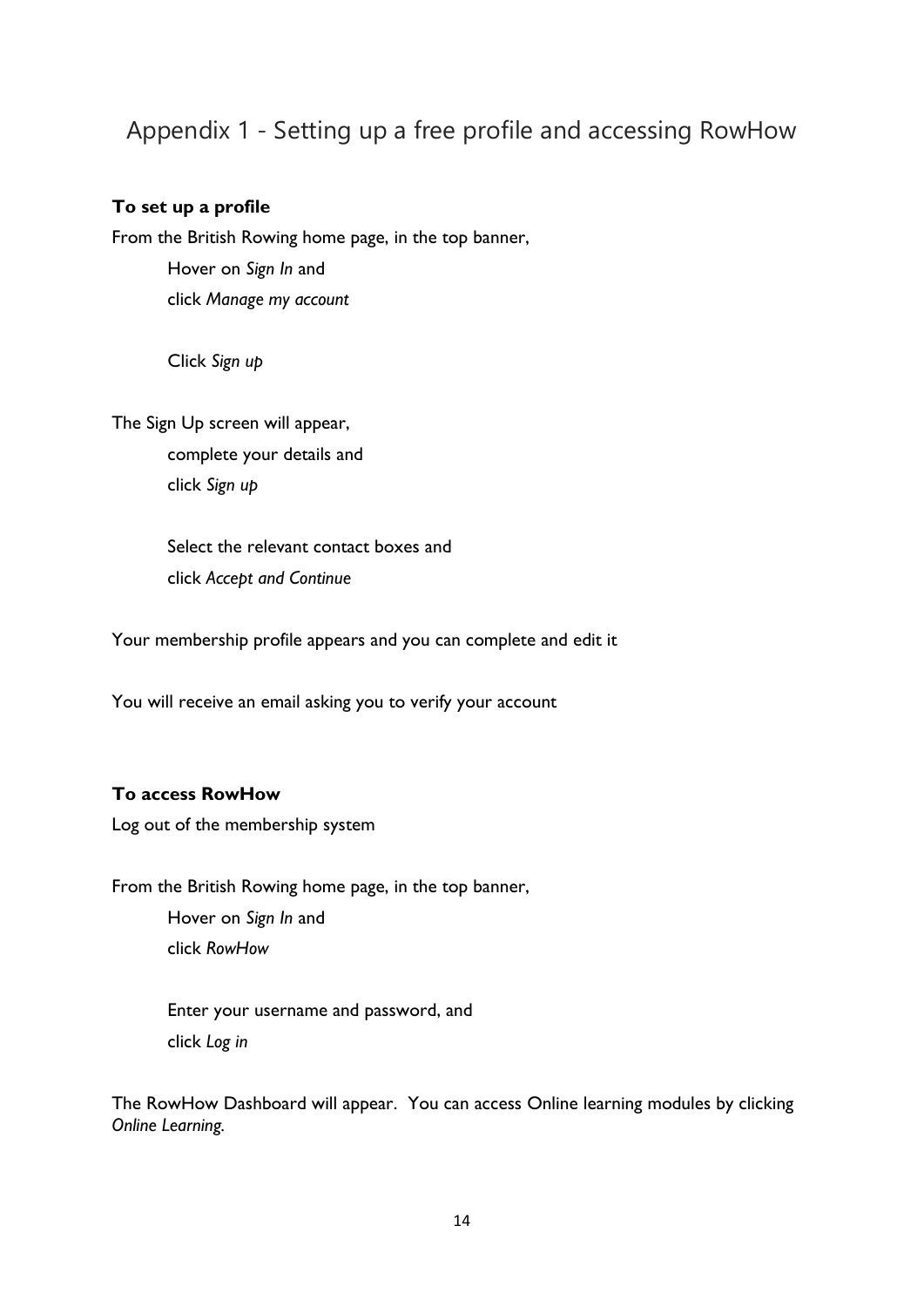## Appendix 2 – Driving and Towing in the European Union

There is information [here](https://www.caravanguard.co.uk/news/brexit-towing-your-caravan-trailer-tent-or-fifth-wheeler-in-europe-19497/) on:-

- Insurance and the need for a Green Card,
- the European Accident Statement form (not compulsory),
- travel visas for any EU trip which extends beyond 90 days within any 180-day period,
- the need to display a GB sticker,
- the need to carry a photo driving licence
- the circumstances in which an International Driving Permit is needed and how to obtain one
- the registration of trailers over 3,500 kg
- carrying the vehicle registration document (V5C)

There is information [here](https://www.admiral.com/magazine/guides/motor/towing-in-the-uk-and-abroad) on:-

- Green Cards
- Documents to carry
- Driving licence requirements
- European requirements of tow bars
- The need for new mirrors
- Speed limits when towing

There is information [here](https://www.gov.uk/visit-eu-switzerland-norway-iceland-liechtenstein) on:-

- Visiting the EU, Switzerland, Norway, Iceland or Liechtenstein
- Passports
- The European Health Insurance Card (EHIC)
- The circumstances in which visas are needed
- Queueing at Border Control
- Taking meat and dairy products into the EU
- Taking fruits, vegetables, plants and plant products into the EU

There is comprehensive information on speed limits [here](https://www.theaa.ie/aa/motoring-advice/driving-in-europe/speed-limit-notes.aspx) and [here.](https://ec.europa.eu/transport/road_safety/going_abroad/austria/speed_limits_en.htm)